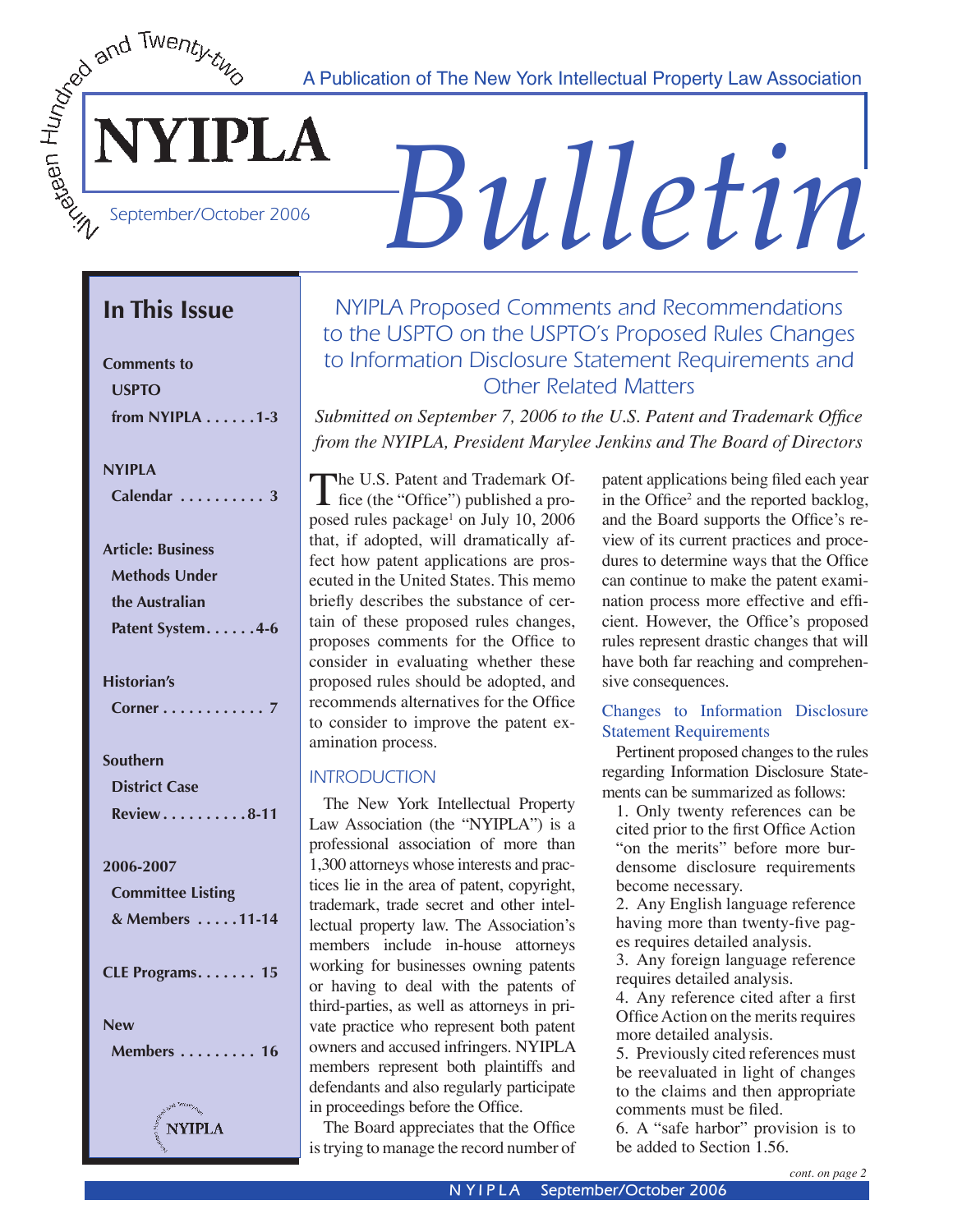#### GENERAL COMMENT

 The stated purpose of the proposed rule changes is to encourage early submission of relevant information and to discourage submission of information that is unimportant or does not add something new for an Examiner to consider. The Board certainly supports such goals; however, the Board respectfully submits that the proposed changes to Sections 1.56, 1.97, and 1.98 are too far reaching and, in fact, have the unintended consequence of interfering with effective prosecution of a patent application before the Office.

 While the Office's proposed rule changes apparently seek to reduce or minimize perceived burdens on Examiners resulting from untimely or extensive submissions of prior art, the Office has minimized an important concern to practitioners, namely, the consequences of being forced to provide detailed "explanations" (see proposed Section  $1.98(a)(3)(iv)$ . The required explanations, including identification, correlation, and non-cumulative description, involve detailed analysis and legal and/or factual conclusions. Such analysis and conclusions are not only burdensome due to the extra costs to clients, but they also result in comments that could be misinterpreted at a later date, perhaps resulting in a charge of inequitable conduct. In addition, to the extent that the Office is urging applicants to cite less prior art, there is more likelihood that a practitioner's judgment will be questioned at a later time.

 The Office is surely aware of the large number of reported cases where, under the present rules regarding disclosure, practitioners have been held responsible for not citing references that were believed by the practitioners to not be material. With the proposed rule changes urging that fewer references be cited and that, for ones cited, explanations be provided, more allegations of inequitable conduct are bound to follow.

The Board has the following specific comments:

#### Comment One: The proposed "threshold number" of twenty patents to be cited before a first Office Action is inappropriate.

 The Office's comments indicate that the threshold number of twenty references that can be cited before more detailed analysis is required represents a "best" balance of the interests of the Office and the applicants. The Board submits that the Office's determination of the number "twenty", while interesting, essentially is unfair to the 15% of applicants that, according to the Office's statistics, would not be encompassed by that number.

any threshold number, particularly since there are certain very active technologies where large numbers of references are routinely and properly cited. However, if there must be a threshold number, the Board submits that a much higher number, such as fifty, would be a better balance of interests.

 In addition, experienced patent practitioners know that there are many subject matter areas and particular clients where typically much larger numbers of references must be mentioned in an Information Disclosure Statement due to a client's extensive work in a particular area of technology. To impart a particular number as a threshold above which there will be increasingly onerous disclosure and analysis requirements is unfair and unrealistic to these situations.

 Further, the detailed analysis or explanation required by the proposed rule changes for large English language documents, foreign language documents, and references above a threshold number is unduly burdensome to applicants. The costs involved in having registered patent attorneys or agents undertake a detailed analysis of such references and then submit comments to the Office will greatly increase the cost of patent prosecution, which will have a huge impact on small companies and individuals. The Board believes that this detailed analysis requirement should either be eliminated altogether or modified to require only a general designation of relevant sections of a reference, such as that provided on a PCT Search Report.

Comment Two: If there is a threshold number, the Office should not count the citation of references from a parent application against the threshold number for references cited in a continuing patent application.

As mentioned in the Office's comments, an Examiner is supposed to review references from a parent application prior to examination of a continuing patent application, i.e., a continuation or divisional patent application. However, not all of those references will necessarily be mentioned on the face of a patent to issue unless the Examiner or the applicant specifically mentions each and every such reference during prosecution of that patent. The "strength" of the statutory presumption of validity under 35 U.S.C. § 282 is directly or indirectly affected by the references specifically mentioned on the face of a patent, and therefore an applicant would prefer to see each of the previously mentioned references specifically cited. Since it would be advantageous to have all of the references from a parent patent application mentioned on the face of a patent to issue from a continuing patent application, and since this would not be a burden on the Examiner who has al-

In fact, the Board believes that there should not be

The views expressed in the Bulletin are the views of the authors except where Board of Directors approval is expressly indicated. © Copyright 2006 The New York Intellectual Property Law Association, Inc.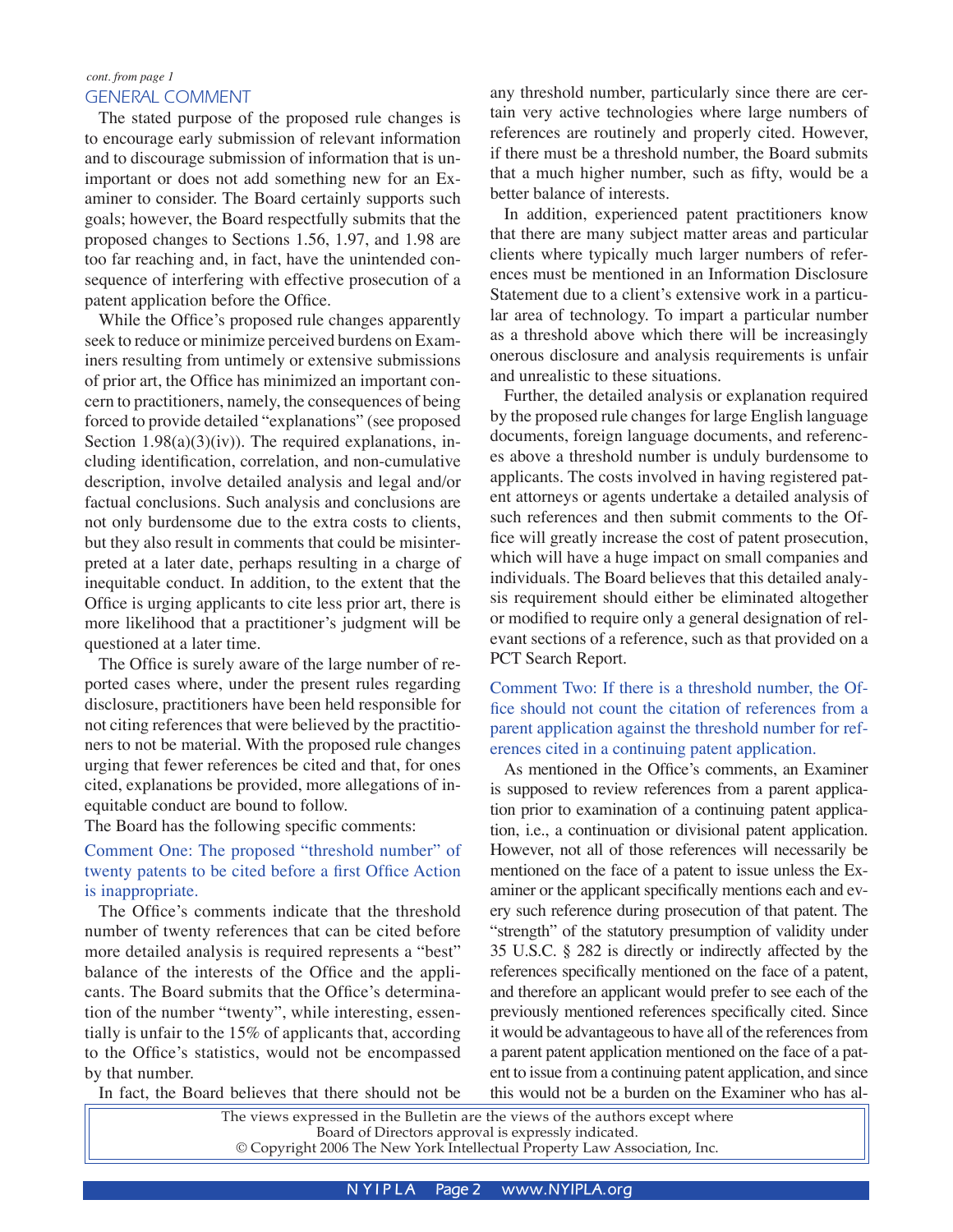ready reviewed the references, the Board does not believe that the references from a parent application cited during prosecution of a continuing application should be counted against the threshold number, if any.

#### Comment Three: The safe harbor provision does not absolve a practitioner from an allegation of inequitable conduct.

 The proposed safe harbor provision of proposed Section 1.56(f) is interesting in that it inherently recognizes the concerns of practitioners regarding inequitable conduct charges, as mentioned above. However, such language is of no force or effect outside the Office and there is no certainty that a court would be guided by it. This is reflected in the commentary that:

 "… the Office is *hopeful* that a court in deciding a duty of disclosure issue will take this proposed safe harbor into account." Fed.Reg., Vol. 71, No. 131, p. 38812. (Emphasis added.)

More particularly, to the extent that a practitioner made a determination that a reference was either cumulative or non-material and didn't cite it to the Office, there is nothing in proposed Section 1.56(f) that would insulate that practitioner from a later charge to the contrary.

Inequitable conduct is almost always an issue in patent litigation, and many times the basis of a charge of inequitable conduct is the failure to cite a relevant reference during prosecution. The standards of relevance and materiality have changed over the years, and a consequence of this has been a tendency on the part of patent practitioners to avoid determining what is relevant and instead leave it up to an Examiner to make that determination. The proposed rules are incredibly troublesome in that the thrust of the determination is now being directed at the patent practitioner by virtue

of a limit on the number of references that can be cited and then obligations to provide explanations, followed by an obligation to then revisit these explanations dependent upon claim changes.

 Notwithstanding the language in the Federal Register, there has been a long history in the federal courts of instances where patent practitioners have been held accountable and patents have been held invalid for errors in judgment. The rule changes proposed by the Office raise the accountability of the patent practitioner to a much higher level to the extent that one can only begin to imagine the long term consequences. The Office's comments to the contrary, this is a disaster waiting to happen.

#### RECOMMENDATIONS

 The Board does not necessarily agree that Sections 1.56, 1.97, and 1.98 need revision. However, to the extent that the Office feels it must make changes, the Board proposes the following:

1. The threshold number should be increased to at least fifty or eliminated altogether.

2. The explanation requirement of Section  $1.98(a)(3)(iv)$  should be eliminated or modified to include only a general designation of relevant sections of a reference.

3. References cited in a parent patent application should be able to be cited in a continuing application without the references being counted against the threshold number.

4. The Office should hold public hearings on the proposed changes.

# **NYIPLA CALENDAR**

#### CLE Luncheon Program – October 25, 2006

KSR International Co. vs. Teleflex Supreme Court Case Speakers: James Dabney, Esq., Fried, Frank, Harris, Shriver & Jacobson LLP - Petitioner's Attorney Thomas Goldstein, Esq., Akin Gump Strauss Hauer & Feld LLP - Respondent's Attorney John Whealan, Esq., Solicitor at the U.S. Patent and Trademark Office Marian Underweiser, Esq., IBM In-House Counsel Rochelle Seide, Esq., Partner, Arent Fox *SAVE THESE DATES* 

#### Friday, November 17, 2006 Fall One-Day CLE Program

Princeton-Columbia Club (new location) 15 West 43rd Street, New York, NY Details to follow

#### Friday, December 8, 2006 CLE Luncheon Program

Title to be determined Speaker:Hon. Paul J. Luckern, United States International Trade Commission

MAY 9, 2007 23rd Annual Joint Patent Practice Seminar Marriott Marriot 1535 Broadway, New York, NY Details to Frollow

<sup>&</sup>lt;sup>1</sup> See 71 Fed Reg 131, Changes to Information Disclosure Statement Requirements and Other Related Matters.

<sup>2</sup> In FY 2005, the Office received 384,228 Utility, Plant, and Reissue (UPR) patent applications, 25,304 Design applications, as well as 46,926 PCT applications. (Source: PTO's Performance and Accountability Report for Fiscal Year 2005).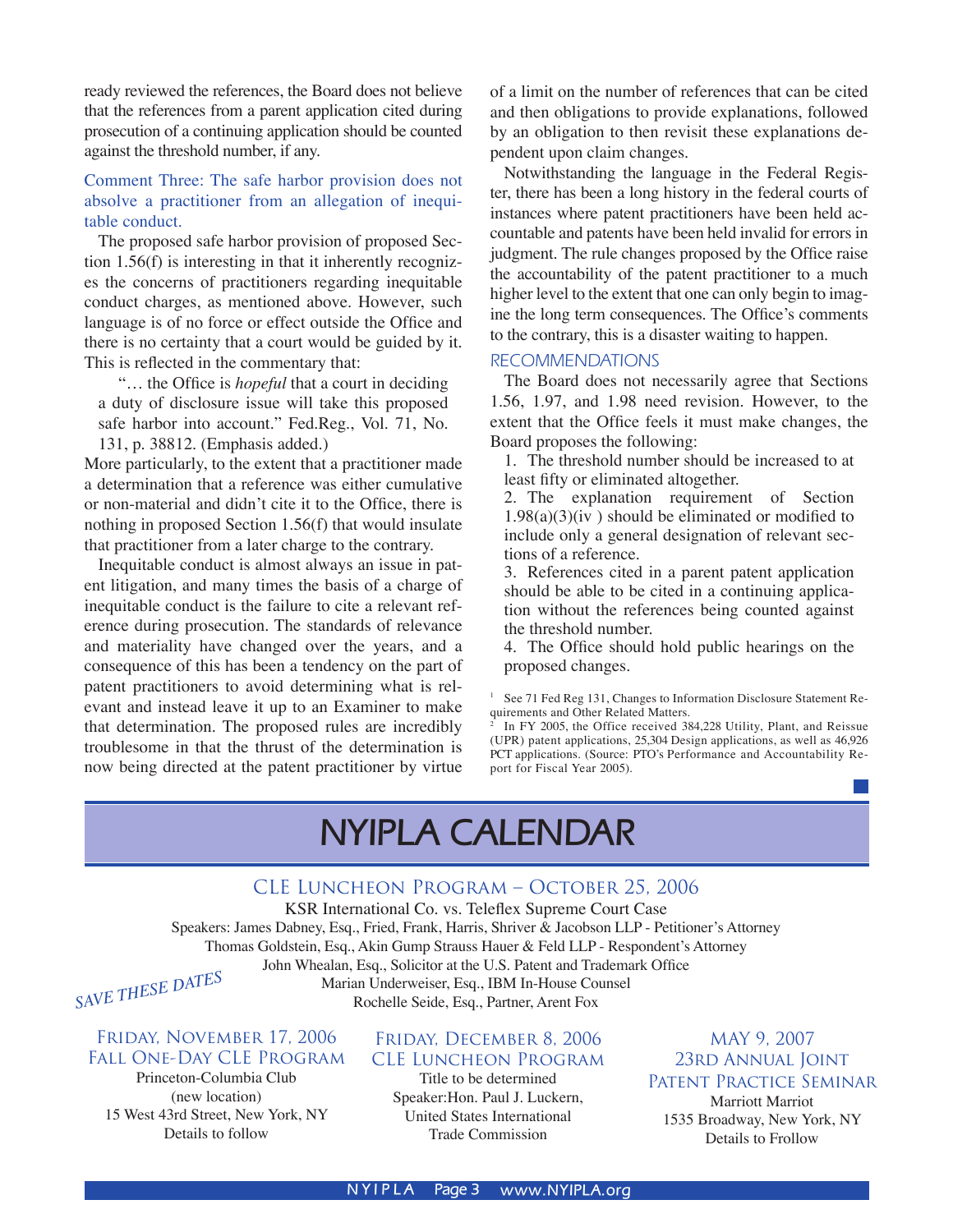# **Can the greater good overcome a patent in the Australian legal system?\***

*by James N Walsh and Robert K Cooper1*

Rapid changes in information technology have<br>brought the question of what should be patentable<br>to the fore. Many new developments in commerce to the fore. Many new developments in commerce and industry (particularly in e-commerce) have fallen outside the traditional notions of what constitutes an invention. One of the principal issues has been whether business methods (methods of operating any aspect of a business) are proper inventions for which patents should be granted. There is now an array of views on this issue around the world.

 In August 2005, Australia's Federal Court decided the case *Grant v Commissioner of Patents* (2005) AIPC 92- 126. The case concerned a patent for a method by which a person could protect an asset from legal liabilities arising as a consequence of a person's occupation or business activities. The method effectively allowed individuals to avoid the full force of Australia's bankruptcy laws. Justice Branson found that the method was not patentable because it would "not add to the economic wealth of Australia or otherwise benefit Australian society as a whole". Since *Grant*, several commentators have suggested that benefit to society is a new requirement for patentability in Australia. However, the court's approach in *Grant* seems to contradict an established body of Australian cases in which the courts have been careful to leave public policy issues to Parliament.

#### **TRADITIONAL TEST**

 Among other things, the *Patents Act 1990* provides that for an invention to be patentable, it must be "a manner of manufacture within the meaning of section 6 of the Statute of Monopolies". This English statute, dating from 1623, still supplies the test used in Australia to establish whether an invention is the proper subject matter for a patent. It is separate from other requirements for patentability such as novelty and inventive step. There is no express statutory exclusion of business methods from patentability in Australia.

Section 6 of the Statute of Monopolies says that patents should only be granted to inventors of "any manner of new manufactures" provided that "they be not contrary to the law nor mischievous to the State by raising prices of commodities at home, or hurt of trade, or generally inconvenient". Courts have interpreted the statute purposively to determine whether claimed inventions are patentable subject matter.

 Traditionally, schemes and plans were not considered to fall within the scope of the Statute of Monopolies and were therefore not patentable. Courts considered for a period of time whether an invention was a "vendible

product" to determine whether an invention was a manner of manufacture. However, this led to difficulties in granting patents for processes claimed as inventions.

#### **EXPANDING THE SCOPE**

Australia's superior court, the High Court of Australia, redefined the "manner of Manufacture" requirement in *NRDC v Commissioner of Patents* (1959) 102 CLR 252 to accommodate processes better. The court stated:

It is … a mistake, and a mistake likely to lead to an incorrect conclusion, to treat the question whether a given process or product is within the definition [of manner of manufacture] as if that question could be restated in the form: ʻIs this a manner (or kind) of manufacture?' … The right question is: ʻIs this a proper subject of letters patent according to the principles which have been developed for the application of s 6 of the Statute of Monopolies?'.

The court then found:

The point is that a process, to fall within the limits of patentability which the context of the Statute of Monopolies has supplied, must be one that offers some advantage which is material, in the sense that the process belongs to a useful art as distinct from a fine art… - that its value to the country is in the field of economic endeavour.

 The Court decided that the process in question (ridding crops of weeds) fell within the scope of the Statute of Monopolies because it involved an "artificially created state of affairs" of economic value. Since then, it has been accepted in Australia that methods, schemes and plans are now patentable subject matter to the extent that they satisfy the criteria set out in *NRDC*.

#### **WELCOME CLARITY**

The case of *Welcome Real-Time SA v Catuity Inc* (2001) 113 FCR 110 was the first in Australia to provide any real guidance on whether business methods could be patented. The case involved a method and device for operating smart cards in connection with traders' loyalty schemes. Although the respondents argued that the invention was of a type "that had never been previously held to be within the concept of ʻmanner of manufacture'," Justice Heerey found that the invention was patentable.

 Despite this, *Welcome* does not mean that pure business methods (those that do not involve the application of science or technology) are patentable in Australia. This is because the invention before Justice Heerey involved technical components. His Honour stated:

\*This article is current as of March 2006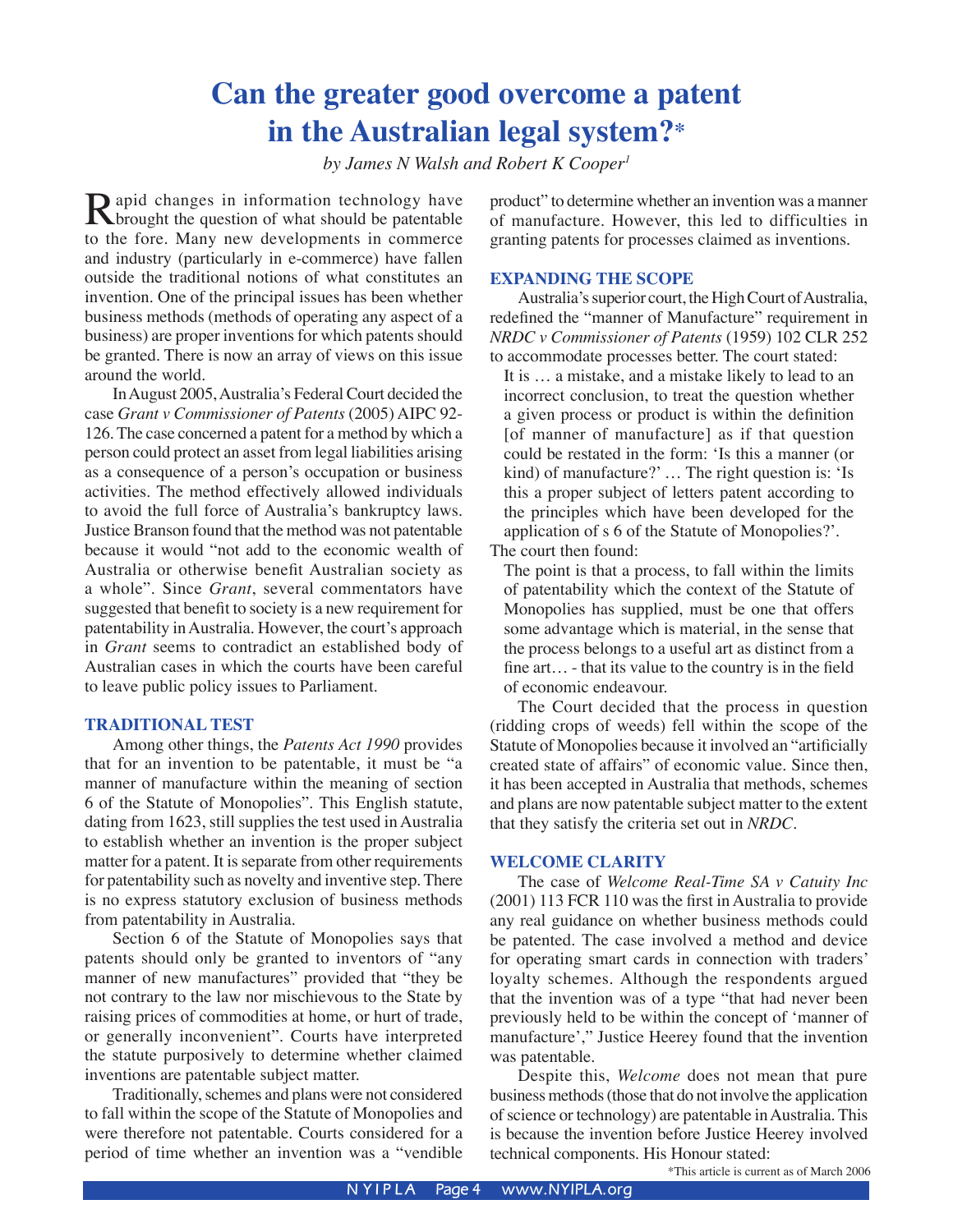What is disclosed by the patent is not a business method, in the sense of a particular method or scheme for carrying on business … Rather, the patent is for a method and a device, involving components such as smart cards and POS terminals, in a business.

#### **THE SZABO CASE**

After *Welcome*, the issue of business method patents came before the Australian Patent Office (APO) in *Re Peter Szabo and Associates Pty Ltd* [2005] APO 24, which concerned an invention claimed in relation to a so-called reverse mortgage. The Hearing Officer found that the invention was not patentable, because the phrase "artificially created state of affairs" from *NRDC* required the application of science or technology in some material manner.

 This approach was similar to that taken by the APO in *Re Grant* [2004] APO 11. Before the case was appealed to the Federal Court, the APO refused to grant a patent for the business method claimed because there was no "artificially created state of affairs". The invention was a method of protecting assets from legal liability and involved no discovery of a law of nature or application of technology in any way. The Hearing Officer also noted that the business method was not artificially created by the applicant because "the legislature has enacted the law in full knowledge of all its consequences".

#### **CONTROVERSY OVER GRANT**

In the decision handed down by the Federal Court in an appeal from *Re Grant*, Justice Branson affirmed the APO's decision, but for different reasons. Notably, Justice Branson found that an underlying principle governing the application of the Statute of Monopolies was that:

[A]n invention should only enjoy the protection of a patent if the social cost of the resulting restrictions upon the use of the invention is counterbalanced by resulting social benefits.

The judge refused to confirm the reasoning by the APO in *Re Grant* and *Szabo*, while acknowledging that the principles applied by the APO in those cases may have developed into law. Instead, she considered that the benefit conferred by the invention (namely the value to financial advisers enshrined with the task of looking after their clients' assets) was not of value to the country as required by *NRDC*. She stated: "The performance of the invention will not add to the economic wealth of Australia or otherwise benefit Australian society as a whole."

 Justice Branson was also persuaded to refuse the patent because the invention had the effect of insulating an asset owner from the operation of bankruptcy laws enacted to serve the public interest.

#### **A NEW GROUND FOR REFUSAL?**

Since *Grant*, several commentators have suggested that there is a new ground to refuse a patent where the claimed invention does not benefit the country as a whole. This invites a consideration of public policy, an area that the courts have traditionally left to the legislature. Cases concerning medical treatment methods in Australia (and also in New Zealand, which has similar criteria for patentable subject matter) provide useful guidance on the boundaries of public policy in this area.

 Courts in Australia have not been persuaded by the policy arguments in favour of excluding methods of medical treatment of humans from patentable subject matter. When the question came before the court in *Anaesthetic Supplies Pty Ltd v Rescare Ltd* (1994) 50 FCR 1, Parliament's failure to exclude methods of medical treatment from patentability expressly was considered persuasive. Notably, Justice Wilcox stated that the issue involved "matters of ethics and social policy upon which the courts have no special expertise". The issue was left for Parliament.

New Zealand courts have taken a different approach, finding that since methods of medical treatment have traditionally been excluded from patentability at common law, it is Parliament's responsibility to provide otherwise if such methods should be patentable. It has now been recognised in *Pfizer Inc v Commissioner of Patents* [2004] NZCA 104 that the statutory basis in New Zealand for the exclusion of methods of medical treatment is that of general inconvenience. This is a separate issue to whether an invention satisfies the "manner of manufacture" requirement, although general inconvenience also finds its statutory basis in section 6 of the Statute of Monopolies. Despite this, the ability to use general inconvenience as a ground to exclude inventions from patentability is not well supported in Australian or New Zealand law. In *Welcome*, Justice Heerey stated the following about the respondent's submissions on general inconvenience:

[I]f an invention otherwise satisfies the requirement of s18 it can hardly be a complaint that others in the relevant field will be restricted in their trade because they cannot lawfully infringe the patent. The whole purpose of patent law is the granting of monopoly.

As a result, the APO advises in its Manual of Practice and Procedure that general inconvenience should not be treated as a separate ground for refusing to grant a patent. Likewise, the court noted in *Pfizer* that although medical treatment methods are not patentable under New Zealand law due to general inconvenience, it is difficult to conceive of any other subject matter that would fall within this scope.

Although Justice Branson did not use general in– convenience as a ground to reject the patent claimed in *Grant*, the approach she used is no different from the analysis Justice Heerey warned against in *Welcome*. Despite this, Justice Branson considered her approach to be well founded in Australian law, and applied the element of "value to the country in the field of economic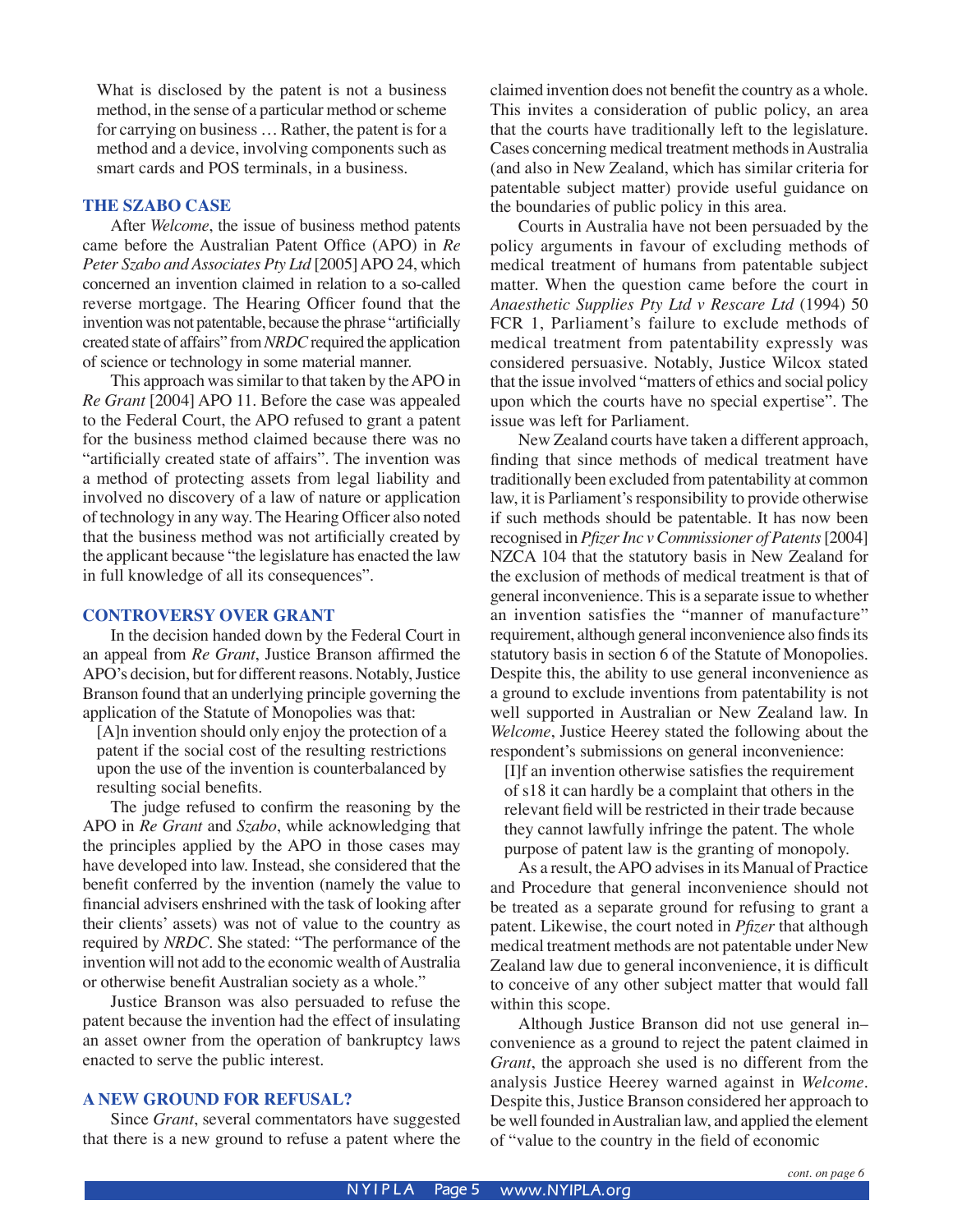endeavour" from *NRDC*. She considered this phrase to mean that an invention must "add to the economic wealth of Australia or otherwise benefit Australian society as a whole" in order to be patentable.

#### **ADDING VALUE TO THE COUNTRY?**

This approach ignores the context in which the relevant words appear in *NRDC*. *NRDC* progressed the law from the "vendible product" test. The focus of the court was not on inventions having to benefit the country *as a whole*, but rather on inventions being of economic value. This is demonstrated by the following statement of the court in RDC*:*

The effect produced by the appellant's method exhibits the two essential qualities upon which ʻproduct' and ʻvendible' seem designed to insist. It is a ʻproduct' because it consists in an artificially created state of affairs… And the significance of the product is economic: for it provides a remarkable advantage…

This demonstrates that an invention will add "value to the country" merely by having a commercial application, which was enough in *NRDC*. On this basis, Justice Branson's approach in *Grant* has no statutory basis in Australian law. By taking an approach founded in public policy, Justice Branson has created a precedent by which the APO and the courts could refuse patents for inventions that may not serve the greater good. This could make it difficult for applicants to obtain patents for any inventions (not just business methods) that do not provide a clear benefit to society or which may have the potential to prejudice certain members of the community.

The approach taken in *Grant* also appears to be unsupported in other major patent jurisdictions. The US does not appear to have any equivalent ground on which to refuse a patent. The European position is similar to that in the US on this issue, although there is an exception by which patents may be denied on the basis of "ordre public" or "morality". Having said this, inventions that are excluded on this basis seem to involve serious ethical concerns (such as human cloning) for which the Patents Act provides statutory guidance in Australia. Justice Branson may have stepped into the shoes of the legislature by considering the greater good for society when she refused the patent claimed in *Grant*.

#### **WHAT NOW FOR BUSINESS METHOD PATENTS?**

 The effect of *Grant* was to introduce a greater degree of uncertainty for applicants for business method patents in Australia. In particular, it is unclear:

whether patents will be granted for business methods not involving the application of science or technology; and

whether the APO and courts will apply the same principles in determining whether patents should be granted for business methods.

Based on *Szabo*, it appears that the APO favours a conservative approach that has some similarity to the European "technical features" test. The European approach prevents business methods from being patentable unless they contain novel technical features. Pure business methods are not patentable. However, the Federal Court of Australia has looked favourably upon US law concerning business method patents in the past. Given that the recent US decision of *Ex parte Lundgren* Appeal No. 2003-2088 (BPAI 2005) established that pure business methods are patentable under US law, it will be interesting to see what direction Australia takes.

#### **AN ISSUE FOR PARLIAMENT?**

Although several commentators consider that *Grant* may have created a new ground on which patents may be refused in Australia, the decision is not properly based on *NRDC*. The issue before Justice Branson was not straightforward, but her approach invites courts to consider public policy in an unprecedented manner when determining whether or not to grant patents. Perhaps the facts of *Grant* would have allowed Justice Branson to rely on general inconvenience as a ground for refusing the patent, despite there being case law warning against this approach. In any case, *Grant* would best be limited strictly to the facts; namely, the refusal of a patent for an invention designed to defeat the purposes of Australia's bankruptcy laws at the expense of creditors.

<sup>1</sup> James Walsh is a solicitor and Robert Cooper is a partner in the Patents Group of the Melbourne office of Mallesons Stephen Jaques. This article first appeared in the March 2006 issue of Managing Intellectual Property (www. managingip.com). The authors can be reached at james. walsh@mallesons.com and robert.cooper@mallesons.com.



James N Walsh Robert K Cooper<sup>1</sup>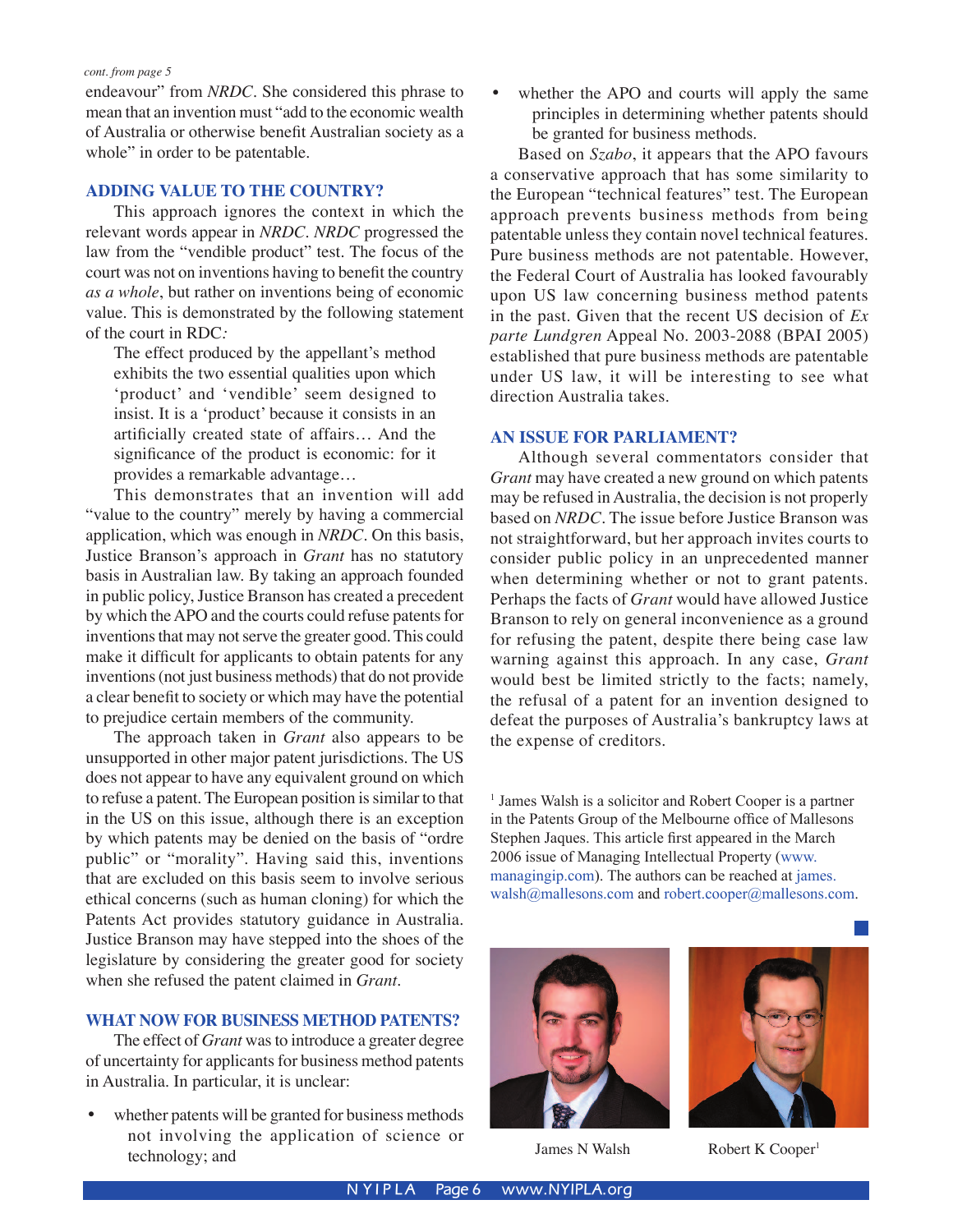

# "As Time Goes By - A Long and Winding Road to Patent Reform" *by Dale Carlson1*

I'm pleased to continue as NYIPLA Historian at<br>the behest of our new President, Marylee Jenthe behest of our new President, Marylee Jenkins. Our previous five columns have focused on patent reform, and our Association's role through the years in molding reform. This column will continue in that vein.

 As the 2005-2006 legislative session draws to a close, we can be confident that the road to patent reform is marked more by twists and turns than it is by straight paths. Perhaps things have always been that way.

A prime example of a long-winding legislative path, with starts and stops along the way, can be found in the proposals behind the creation of the Court of Appeals for the Federal Circuit.

A full half-century prior to the Federal Circuit's creation in 1982, our Association voiced its opinion on the proposal to form a single court for patent appeals. A 1932 article appearing in the American Bar Association Journal begins with this opening salvo "The proposal for a Single Court of Patent Appeals has again been recently agitated and widely circulated by its sponsors. It has frequently been urged since first brought to the attention of the American Bar Association in 1898."

The 1932 ABA article (appearing at 18 A.B.A.J. 902 (1932)) documents the position of our Association on the patent court concept back then. Specifically the article notes that on "September 14, 1931, the Board of Governors of the New York Patent Law Association adopted the unanimous report of its sub-committee,



which stated that it ʻis convinced that the proposed bill is unsound in principle and

*Dale Carlson, a partner at Wiggin & Dana, serves as the NYIPLA Historian, and as a member of the Board of Directors.*

for this reason recomments that it be not approved.'" The article goes on to say that the Board adopted this report, and was officially represented at a "Patent Section" meeting of the ABA by Richard Eyre of New York for the purpose of opposing the bill.

 Back in 1932, our Association did not stand alone in its opposition to the patent appeals court concept. It was joined by the ABA, the Cleveland Patent Law Association, and the Committee on Patents of the Association of the Bar of the City of New York in such opposition.

Perhaps in the face of such opposition, the enactment of the Federal Circuit was a long time in materializing. Needless to say, a halfcentury is an unusually long time period for any proposed legislation to percolate. Nevertheless, legislative change doesn't often happen quickly, particularly when it pertains to sweeping patent reform legislation.

During 2005, sweeping reform legislation was introduced by Representative Lamar Smith in the House in the form of a "Coalition Print" dubbed "Substitute bill H.R. 2795". That bill called for, among other things, elimination of best mode. It also included a post-grant opposition procedure with a "single window" of opportunity for bringing an opposition not later than nine months after grant of a patent.

On April 5, 2006, Representative Howard Berman introduced the "Patents Depend on Quality Act of 2006" (H.R. 5096 - the "PDQ Act") into the House. The proposed PDQ Act focuses on post-grant opposition, and includes a so-called "second window" for bringing an opposition, namely within six months of an alleged infringer's receiving notice of suit.

On August 3, 2006, Senator Orrin Hatch introduced the "Patent Reform Act of 2006" (S. 3818) into the Senate. This bill also includes a second window for bringing a post-grant review proceeding. The second window is open when an opponent "establishes a substantial reason to believe that the continued existence of the challenged claim causes or is likely to cause the petitioner substantial economic harm."

*1 Editor's Note: Following the author's submission of his previous Historian's Column (published in the July/August Issue), the committee chairs referenced in that column have changed. Allan Fanucci has been appointed as chair of the License to Practice Requirements, and Susan McHale McGahan has been appointed as chair of the Committee on Public and Judicial Personnel and International Relations.*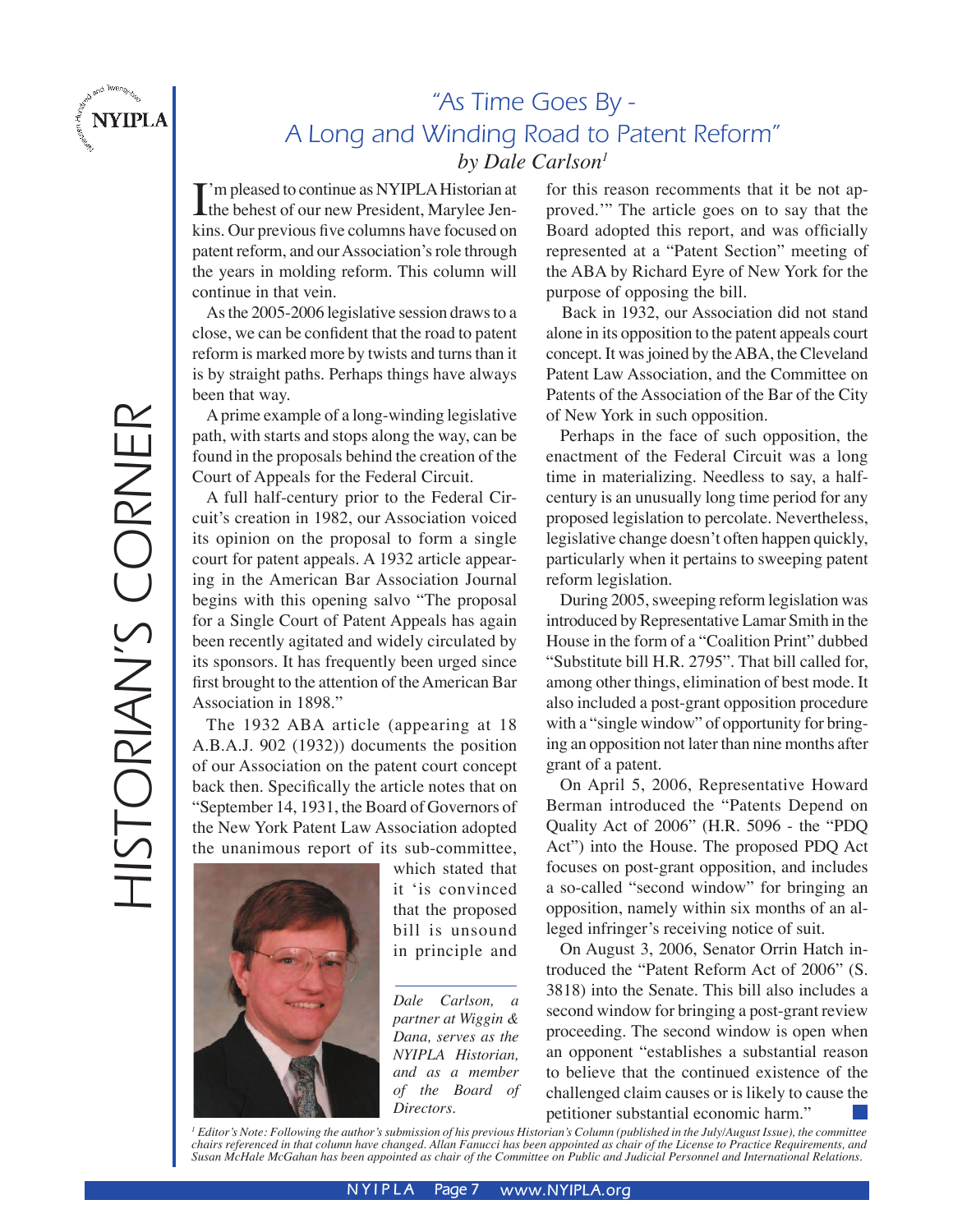

# SOUTHERN DISTRICT CASE REVIEW

by Mark J. Abate and Jennifer BianRosa<sup>\*</sup>

Generic Infringes Pepcid Complete **Mc Neil-PPC, Inc. v. Perrigo Co.**

2006 U.S. Dist. LEXIS 51172 (July 27, 2006) (Judge William H. Pauley III)

This patent infringement action brought under the Hatch-Waxman Act, 35 U.S.C. § 271(e)(2) involves Plaintiff McNeil's U.S. Patent No. 5,817,340 (the ʻ340 patent) related to a solid oral dosage of aluminum hydroxide or magnesium hydroxide ("antacids"), used to neutralize acid already present in the stomach, and famotidine, which inhibits acid secretion in the stomach by interfering with histamine receptors. The combination is used to treat gastric disorders such as acid indigestion and is marketed by McNeil as Pepcid Complete. Defendant Perrigo's alleged infringing product is a generic tablet consisting of coated famotidine in one layer and magnesium hydroxide in a separate layer.

The inventors of the ʻ340 patent learned that famotidine degrades when exposed to antacids and is rendered therapeutically ineffective. The ʻ340 patent relates to a method for preventing famotidine degradation. In the preferred embodiment of the ʻ340 patent famotidine granules are coated with an impermeable material that protects it from the antacids. The ʻ340 patent lists examples where the coated famotidine granules and antacids are interspersed throughout a single layer tablet and other examples with two layer embodiments where the coated famotidine comprises one layer and antacids comprise the second layer. The specification also describes three-layer embodiments where an impermeable polymer layer separates the famotidine from the antacids in a sandwich barrier or, in the alternative, a core of antacids is encapsulated by the polymer and surrounded by the famotidine layer.

During the prosecution of the ʻ340 patent, the Patent Office rejected McNeil's claims on the grounds of obviousness – using a coating material to prevent interaction between layers and combining histamine blockers in conjunction with antacids - were both known. The Patent Office allowed the claims after the submission of a declaration setting forth test results showing a 25-70% degradation of famotidine when uncoated and a 2% degradation when coated in a single layer tablet. Claims involving the barrier sandwich and core methods were rejected and cancelled.

The claims at issue required "mixing a therapeutically effective amount of [antacid] with a therapeutically effective amount of impermeable coated famotidine granules." The Court construed "mixing" consistent with McNeil's definition to mean "combining two or more ingredients into one mass," which encompasses both one-layer and two-layer coated granule tablets, and rejected Perrigo's construction which required that the mixture be a uniform dispersion since the specification used both one and two layer examples as variations of the preferred embodiment. The Court also rejected Perrigo's argument that the scope of the claims be limited to the single layer tablets, the subject of the test results presented during prosecution. The Court noted that there was no clear disavowal of a two layer embodiment in the prosecution history and "[t]he submission of extraordinary results that are narrower in scope than the claims does not, by itself, impose a limitation on the construction of the claims."

Another claim required "said coated famotidine granules and the [antacids] in contact with each other, but separated by said impermeable coating on the famotidine granules." The Court construed "in contact with" to mean "a union or touching of body surfaces, a touching or meeting" and rejected Perrigo's construction that required the full therapeutic amounts of famotidine and antacids to be in contact with each other as inconsistent with its construction of "mixing." In construing the term "impermeable," the Court rejected Perrigo's argument that the granule coating be completely impermeable to the antacid. While the claim language was ambiguous, the Court noted that the inventors contemplated some interaction between the famotidine and antacid as the specification described that the combination of the "impermeable" famotidine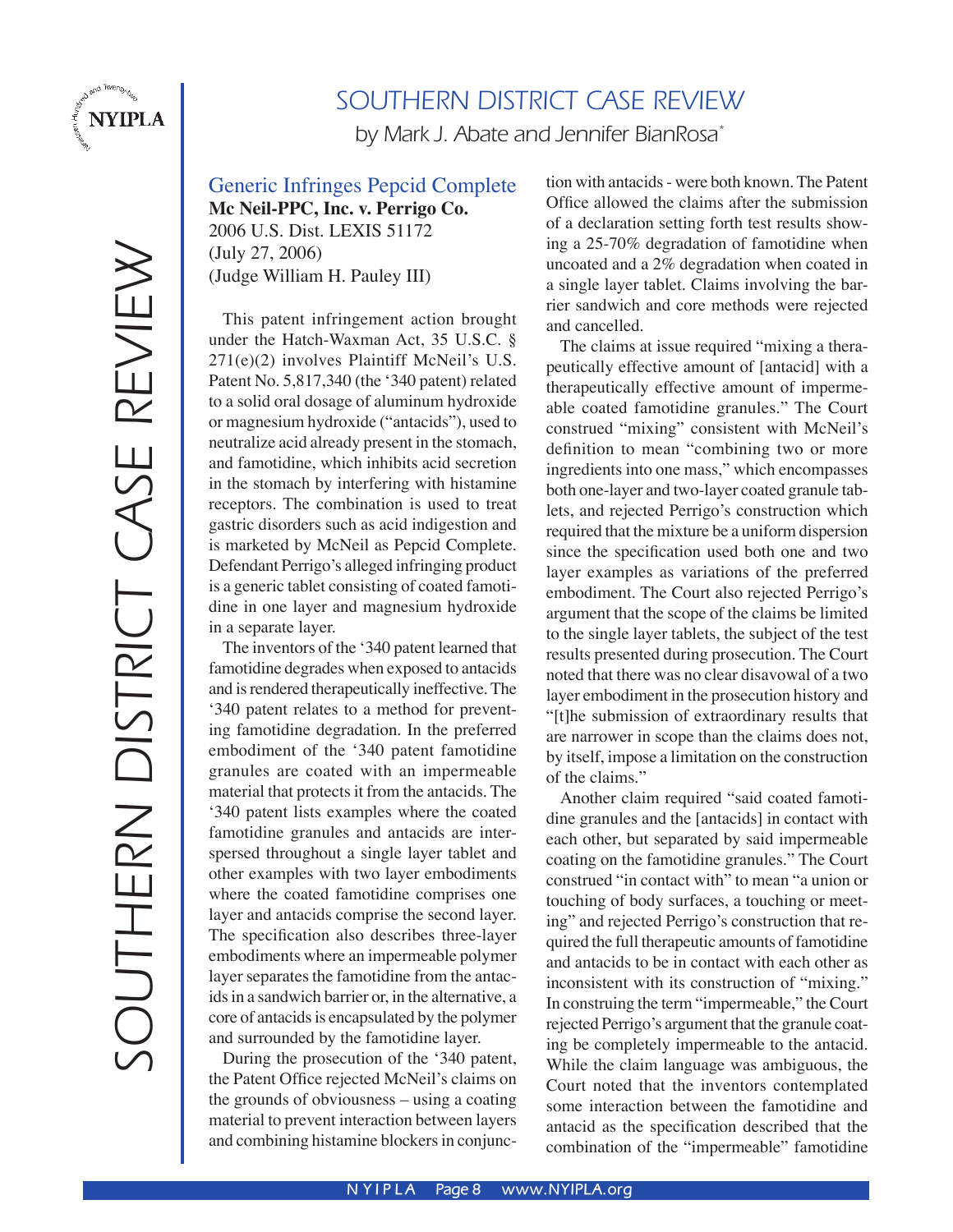and antacid would still result in some degradation. Further, at the Markman hearing, Perrigo did not object to McNeil's assertion that the coating techniques identified would not result in 100% coating on each granule. The Court concluded that Perrigo's two-layer coated famotidine granule tablet infringed the ʻ340 patent and awarded summary judgment in favor of McNeil.

The Court dismissed Perrigo's claim of invalidity of the ʻ340 patent as obvious. While limitations of the ʻ340 patent such as the combination of famotidine and antacid and the use of an impermeable coating appear in the prior art, the prior art did not disclose famotidine degradation. The only motivation to combine the prior art would have been to mask the taste of famotidine. The prior art also disclosed that an impermeable coating was not necessary if an unpleasant taste could be overcome by the addition of sweeteners or a flavoring agent. The commercial success of McNeil's product Pepcid Complete also weighed in favor of non-obviousness.

#### No Likelihood of Confusion Between 24 Hour Fitness And 24/7 Fitness

**24 Hour Fitness USA, Inc. v.** 

**24/7 Tribeca Fitness, LLC** 2006 U.S. Dist. LEXIS 55547 (August 7, 2006) (Judge Ronald L. Ellis)

Plaintiff, 24 Hour Fitness ("24 Hour") brought various trademark claims against defendant 24/7 Tribeca Fitness, LLC ("24/7"). 24 Hour is a chain of physical fitness facilities based in California. It originally operated under the mark "24 Hour Nautilus" and began using "24 Hour Fitness" in August 1996. 24 Hour has used the mark "24 Hour Fitness" continuously for over five years and owns nineteen federally registered marks containing 24 Hour Fitness and 24 Hour for health clubs and related items. 24/7 Fitness Club operates two facilities in New York City, and began to use the term "24/7" between February and April 2001.

The Court employed the test in Polaroid Corp. v. Polarad Elecs. Corp., 287 F.2d 492, 495 (2d Cir. 1961), to evaluate the likelihood of confusion between the marks. The factors to be analyzed include: "(1) the strength of the mark, (2) the degree of similarity between the two marks, (3) the competitive proximity of the products, (4) actual confusion, (5) the likelihood the plaintiff will bridge the gap, (6) the defendant's good faith in adopting its mark, (7) the quality of the defendant's products, and (8) the sophistication of the purchasers."

24 Hour's trademark was incontestable as a matter of law because it was registered and in continuous use

for over five years, and therefore presumed distinctive. 24 Hour engaged in extensive advertising and promotions including display of its marks through signage and sponsorship of major sporting events. The Court noted that despite promotion and the mark's presumption of distinctiveness, it would be challenging to establish such a common phrase as inherently distinctive.

24/7 attempted to show dilution of the mark by thirdparty use where various hotel websites advertised a "24 hour fitness center", however the term was not used on signage or brochures, which would indicate a trademark use. The Court reasoned that third parties used the term to describe fitness services that were open all day, which weakened 24 Hour's mark. With respect to the strength of 24 Hour's mark, the Court noted that while 24 Hour's mark is relatively strong in areas with facilities, there was insufficient evidence of strength in the relevant market of New York City with only 600 members and no facilities.

Similarity of the marks weighed in favor of 24 Hour because the similarity of the marks in appearance and message created a possibility of confusion. However, the Court found no likelihood of confusion as the geographic separation and the differences between the parties' services created insufficient competitive proximity. The likelihood that 24 Hour would enter 24/7's market was a neutral factor since 24 Hour planned to co-brand with

*cont. on page 10*

# 3,558,517 Patents Have Issued Since We've Been in Business...

#### EXCLUSIVE 10% NYIPLA MEMBER DISCOUNT!

Berlin & Associates has been in the IP service business for over 40 years. In all that time, our clients have come to know that the secret to our success is our tireless commitment to theirs. And now we are extending an exclusive NYIPLA special offer of 10% off of any service if you mention this ad. From electronic file wrappers to legalizations, we'll get you what you need, when you need it. Call today!

- •Patent & Trademark Files on CD
- •Hand Deliveries to USPTO
- •Certified Copies
- •Patents
- •Legalizations
- •And much MORE!

Phone: **Phone:** (703) 415-0579 **(703) 518-0260**

 $\frac{1}{7}$ (703) 415-0618 **(703) 518-0262Fax:**

#### **WWW.BERLINANDASSOCIATES.COM**

**Email your order to berlin@berlinandassociates.com**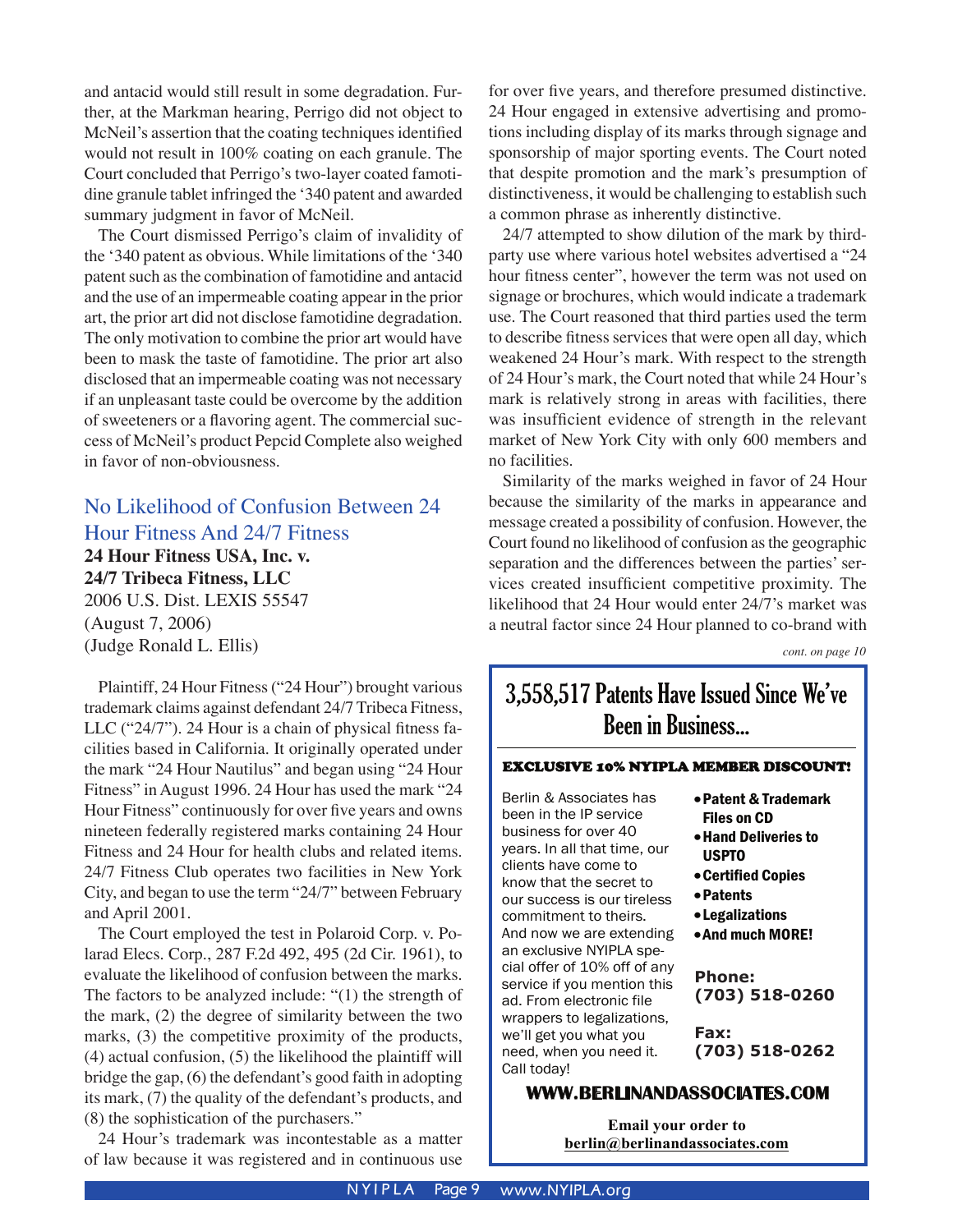the basketball star Magic Johnson. The distinct celebrity association would not risk a likelihood of confusion.

Actual confusion weighed slightly in 24 Hour's favor. Evidence was presented showing that a few people entered 24/7's facility and inquired about the affiliation between 24 Hour and 24/7, and whether they were able to use their 24 Hour Fitness membership cards at a 24/7 facility. Survey evidence of actual confusion was inconclusive.

The Court found insufficient evidence for a finding that 24/7 demonstrated an intent to capitalize on the strength of 24 Hour's mark in naming their fitness club 24/7 Fitness. The Court also found no difference in the quality of the products or sophistication of the buyers.

In weighing the Polaroid factors the Court found that 24 Hour did not establish a likelihood of confusion between the two marks at issue and entered a judgment for the defendants.

#### Unreasonable Behavior in Copyright Action Results In Award For Costs And Fees **Baker v. Urban Outfitters, Inc.**

2006 U.S. Dist. LEXIS 27429 (May 5, 2006) (Judge Loretta A. Preska)

Plaintiff Baker, a professional photographer, pursued an unsuccessful copyright infringement action against Urban Outfitters, Inc. and Urban Outfitters Wholesale, Inc. (collectively "Urban") who inadvertently used one of Baker's photographs as an insert in plastic picture frames. Urban moved for costs and fees against Baker and his counsel.

Baker's agent informed Urban's general counsel that Urban had infringed Baker's copyright by its sale of the picture frames and inserts. Urban sold approximately 862 picture frames incorporating Baker's picture, with \$3,896 in profits from the sale of the picture frames. In settlement negotiations, Baker rejected Urban's offer of more than two times its profits. After unsuccessful negotiations, Urban stopped selling the products at issue. Baker then registered the photograph with the United States Copyright Office and filed suit against Urban.

During discovery, Baker's counsel refused to produce, and cited as irrelevant, any documents relating to a prior license of Baker's photographs. Baker and his counsel represented that Baker only worked for commission and had not ever licensed a photograph. Baker later admitted in a deposition that he had licensed photographs. The Court found Baker's behavior "contumacious and disruptive" and that it had prolonged discovery.

In determining whether Urban was entitled to fees and costs the Court considered factors such as Baker's frivolousness, motivation, objective unreasonableness in the factual and legal components of the case, and the need for compensation and deterrence.

The Court found that Baker was motivated by improper considerations and attempted to maintain the suit in order to obtain a significant payment from a "deep pocket." Baker used as a justification that "the image was part of a series that cost thousands of dollars to shoot and was not one I would have licensed for a pittance." The Court cited as the most notable example of Baker's objective unreasonableness the fact that Baker and his counsel continued to demand more than \$260,000 in "actual damages" when Urban's profits were shown to be worth only \$3,896.

The Court found a unique need for compensation and deterrence in Baker's unreasonable pursuit of a large award which forced Urban to expend considerable resources. The court stated that an award of fees and costs was a necessary deterrence to those bringing lawsuit based on unreasonable allegations and granted Urban's motion for fees against Baker and his counsel.

## No Privilege Afforded Swiss In-House Counsel Or Patent Agents

#### **In Re Rivastigmine Patent Litigation**

2006 U.S. Dist. LEXIS 54945 (August 8, 2006) (Magistrate Judge James C. Francis IV)

In a patent infringement regarding defendants' alleged inducement of infringement of two of plaintiff Novartis's patents by seeking FDA approval to market generic versions of Exelon, a drug marketed by Novartis for the treatment of Alzheimer's type dementia, the defendants sought to compel production of documents withheld by plaintiffs on the basis of attorney-client privilege.

The categories of withheld documents included "Swiss Motion" documents requesting disclosure of communications between Swiss patent agents and their clients, Swiss in-house counsel and their clients, or European patent attorneys and their clients. Another category of documents, "Privilege Log Motion" documents, related to requests for the production of documents on the basis of alleged deficiencies in the plaintiffs' privilege log. The Privilege Log Motion documents included withheld communications related to foreign patent prosecutions, for which the plaintiffs provided a categorical log, rather than a traditional, itemized privilege log.

With respect to the Swiss Motion documents, the Court noted that communications with foreign attorneys and patent agents requires a type of choice-of-law "contacts" analysis in order to determine whether the law of the foreign country provides a privilege comparable to the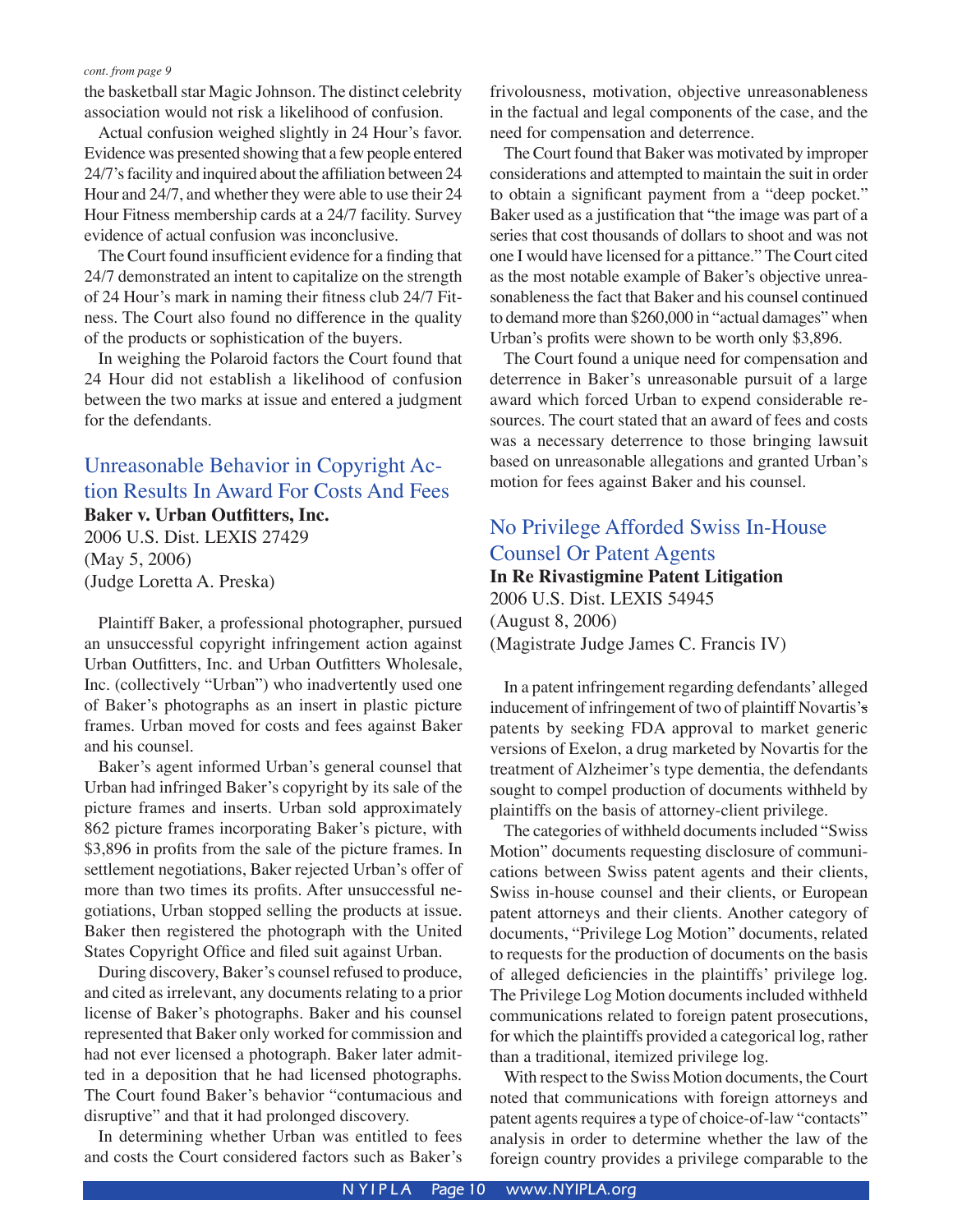attorney/client privilege. Both plaintiffs and defendants agreed that Swiss law governed a majority of the documents involved in the Swiss Motion.

The Court held that Swiss law specifically excludes the documents at issue from the privilege and ordered production of those documents. While Swiss law provides some confidentiality protection for communications between clients and attorneys or patent agents in Switzerland, it is not comparable to the attorney-client privilege in the United States. Swiss legal professionals may be sanctioned for violating a duty of professional secrecy, but the Court distinguished secrecy obligations, a professional's ethical obligation to his client, from the attorney-client privilege, an evidentiary privilege of non-disclosure. The Swiss legal professionals involved in the communications in question were in-house attorneys and patent agents. Swiss law excludes in-house counsel from the privilege as having too great an interest in the outcome of the advice to be an objective counsel.

The Court also rejected plaintiffs' argument that a Swiss court would not order production of the documents requested since Swiss law limits the mandatory disclosure of documents in civil litigation. The Court remarked that while the "contacts" test applies to the determination of privilege with respect to Swiss legal professionals, it does not require the adoption of all Swiss discovery rules and procedures.

In deciding the Privilege Log Motion, the court found that draft patent applications, amendments, and supporting affidavits were subject to the attorney-client privilege, unless waived. With respect to plaintiffs' categorical log, the court found the categorical justifications inadequate and ordered plaintiffs to produce the corresponding documents in their entirety.



\* Mark J. Abate is a partner at Morgan & Finnegan, L.L.P. and can be reached at mjabate@morganfinnegan. com. Jennifer BianRosa is an associate at Morgan & Finnegan, L.L.P. and can be reached at jbianrosa@morganfinnegan.com.



# **2006 - 2007 List of Committees and Members<sup>1</sup>**

#### Alternate Dispute Resolution

Robert T. Tobin, Chair Vincent Palladino, Liaison To be announced

#### Antitrust, Inequitable Conduct & Misuse

David F. Ryan, Chair Philip T. Shannon, Liaison

Robert Alderson Mitchell Bittman Nicholas Coch Michael Dallal John E. Daniel Scott Familant Aaron Frankel Dennis Gregory Robert M. Isackson Arthur L. Liberman Brian McQuillen Edward Meilman

Veronica Mullally Douglas R. Nemec John W. Ryan Peter Saxon Lawrence F. Scinto Philip T. Shannon Stephen D. Susman James K. Stronski Estelle J. Tsevdos Danille Tully David Weild III Cathenne Youssef

# Visit us on our Website www.NYIPLA.org

#### Continuing Legal Education

Amy J. Benjamin, Chair Thomas J. Meloro, Liaison

Heather Chase Michael Dallal Theresa M. Gillis Meyer A. Gross Benjamin C. Hsing Robert M. Isackson Patrice P. Jean Mark I. Koffsky Benu Mehra

Donna M. Praiss Jessica L. Rando Walter Scott Thomas E. Spath Esther Steinhauer Alek P. Szecsy Bartholomew Verdirame Charles A. Weiss John F. Witherspoon

#### **Copyrights**

David Einhorn, Chair Ronald A. Clayton, Liaison

Matthew Abbott Marsha Ajhar Karen Bromberg Robert Cameron Heather Chase Leonard P. Diana Nicholas Eisenman Richard B. Klar

Carole Klinger Andrew Koenig Roberta Kraus Kazuo Makino Amina Para Matlon Virginia R. Richard Loni Rudolph Philip T. Shannon

Clinton Stauffer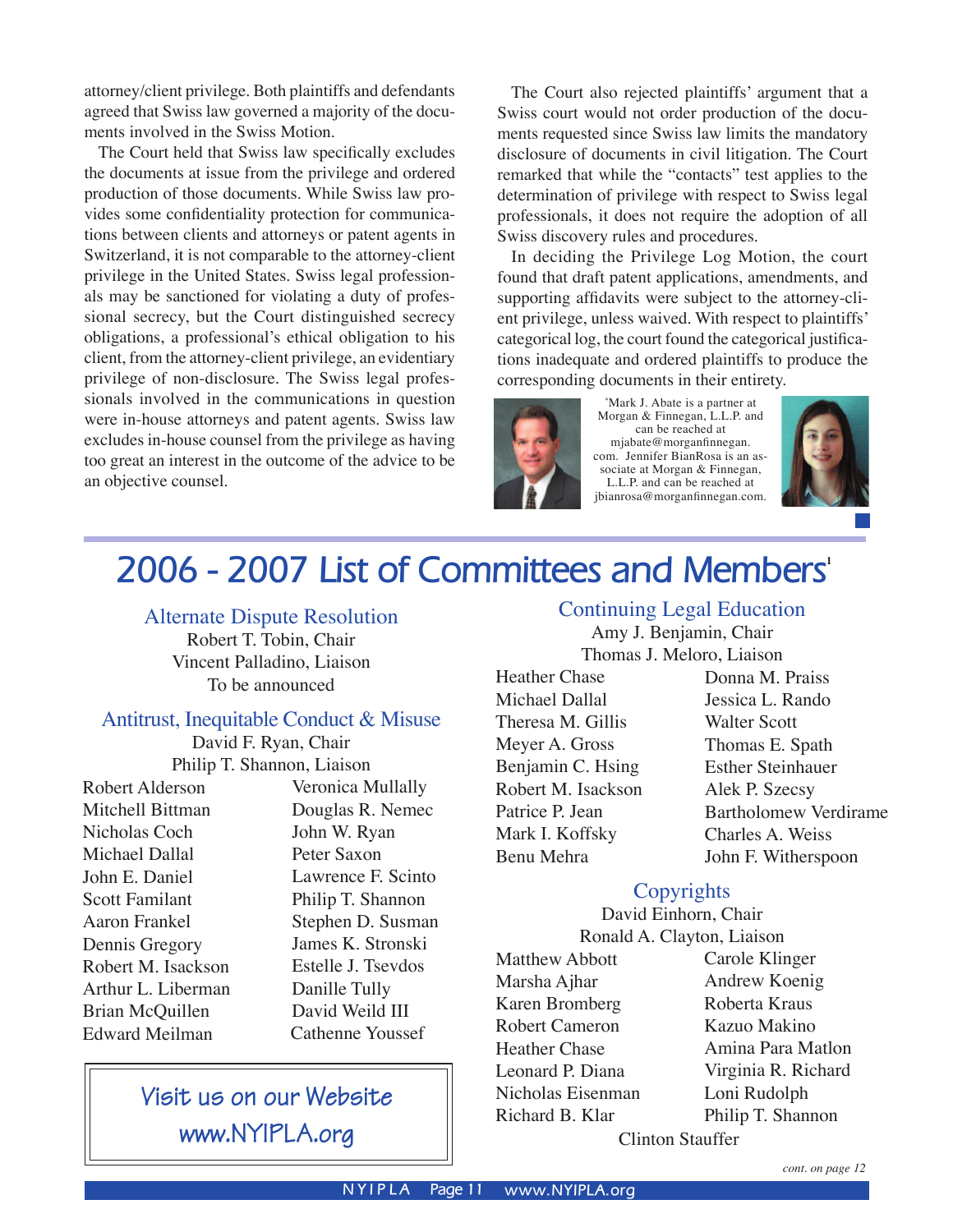#### Design Protection

Jonathan Moskin, Chair Philip T. Shannon, Liaison Anthony J. Casella Henry J. Cittone Jerry Dainow Ursula B. Day John Gallagher Melvin C. Garner John Kung Rodney C. Kyle Nicholas Peterson James Signor Thomas Spath Christopher Woods

David Weild III

#### International IP Law

Samson Helfgott – Chair Karl F. Milde, Jr. – Liaison Robert Alderson Matthew D. Asbell Dorothy R. Auth Amy Beckman Dwayne L. Bentley Mitchell Bittman Kara Bonitatibus Kate Cassidy Sujata Chaudhri Charles Costello Paul F. Fehlner William S. Frommer Harris Gao Steven B. Gauthier Gary J. Gershik James Gibson Aaron Haleva John T. Johnson Rodney C. Kyle Amina Para Matlon Steven Meyer Merri C. Moken Veronica Mullally Michel O'Hara Philip E. Roux Silvia Salvadori Victor Siber Thomas E. Spath Peter B. Sorell Peter Tu Steven D. Underwood David Weild III Cathenne Youssef

#### Internet Law

Paul J. Reilly, Chair Alexandra B. Urban, Liaison James Gibson Roberta Kraus Abigail Rubinstein

# **Visit us**

**on our WEBSITE www.NYIPLA.org**

## Legislative Oversight & Amicus Briefs

Rochelle K. Seide – Chair Mark J. Abate – Liaison

Charles P. Baker Hunter Carter Rochelle Chadock Arun Chandra Thomas L. Creel Nicholas Eisenman Richard Erwine Dennis Gregory Alison Hanstead Aaron Heleva Jeffrey I.D. Lewis Arthur L. Liberman Joseph Loy Bruce Wexler

Brendan Mee Steven Meyer Charles E. Miller Jonathan Moskin Roland Plottel Robert Rando Todd Rosenfield David Ryan Peter Saxon Howard Shire Victor Siber Raymond Van Dyke Charles A. Weiss

#### License to Practice Requirements

Allan Fanucci, Chair Dale Carlson, Liaison Mark A. Farley Kazuo Makino Mary W. Richardson Ted Weisz

## Litigation Practice & Procedure

Jeffrey M. Butler, Chair Steven M. Amundson Dorothy R. Auth Mark Baghdassarian Edmond R. Bannon James Barabas Robert Bourque Kate Cassidy Jennifer Chung Nicholas Coch Brian Coggio Marcus Colucci Arthur Cutillo Scott Familant Joseph Farco Daniel Gantt Melvin C. Garner Michael Grow Steven R. Gustavson Aaron Haleva Anthony H. Handal John T. Johnson David Lindenbaum

Thomas J. Meloro, Liaison Amina Para Matlon Brian McQuillen Thomas F. Meagher Jeremy Merling Ryan Micallef Ted Mlynar Lora Moffatt Veronica Mullally Douglas R. Nemec Emily Rapalino Robert Rando Debra Resnick Sasha Rieders John W. Ryan Betty A. Ryberg Michael Sauer Ronald Schutz Lawrence F. Scinto Ognian Varbanov Shentov Stephen D. Susman Estelle J. Tsevdos Keith Walter

John F. Witherspoon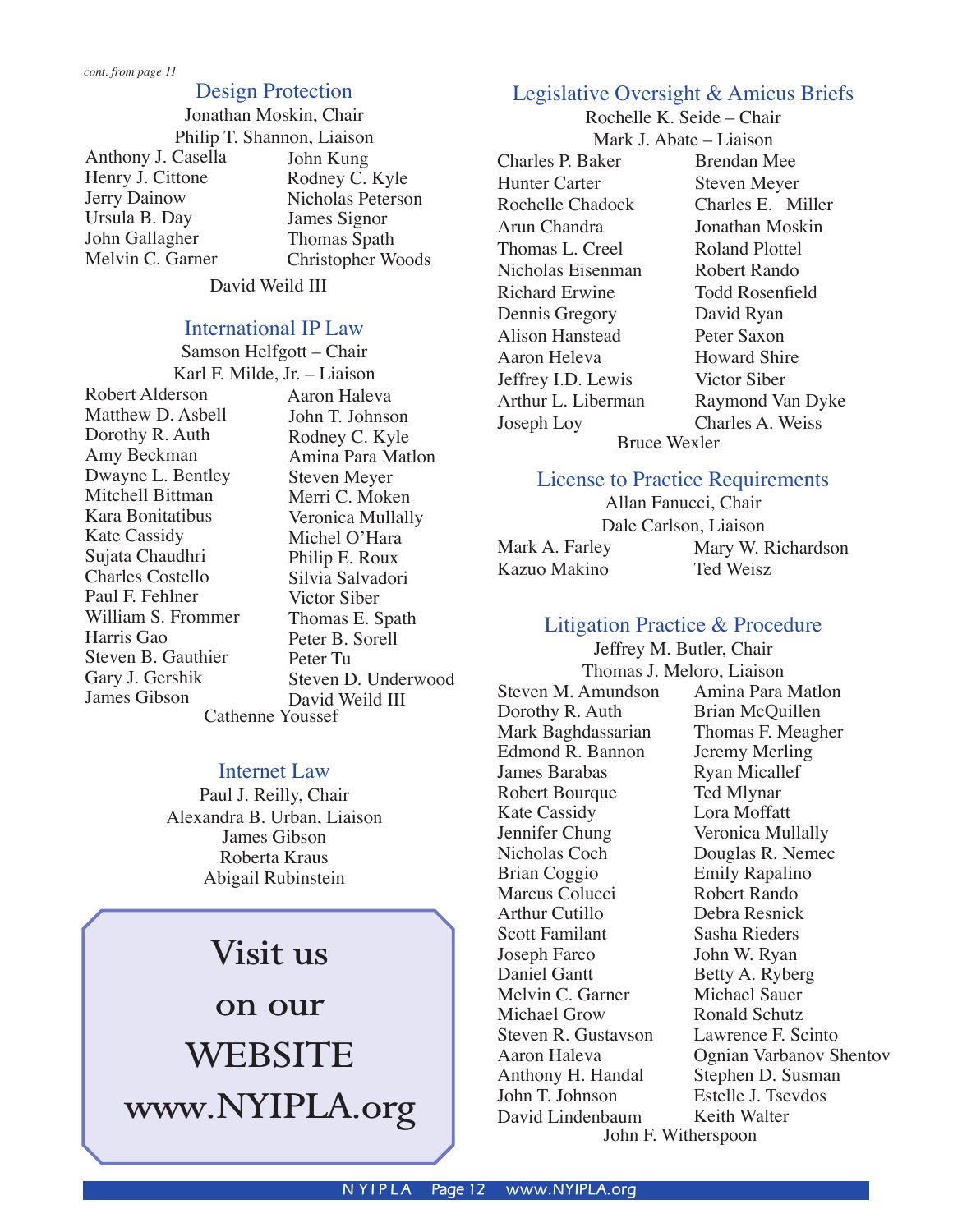#### Meetings and Forums

Peter G. Thurlow, Chair Alexandra B. Urban, Liaison

Cheryl H. Agris Marsha Ajhar Anne Barshall Amy J. Benjamin Monica Bhattachrayya Avital Blanchard Arun Chandra Anne Chen Rochelle Chodock Christopher A. Colvin Vito DeBari Richard W. Erwine Paul F. Fehlner

Angie M. Hankins Benjamin C. Hsing Robert M. Isackson Eleanor N. Johnson Steven Lipman Jonathan Muenkel Israel Nissenbaum Roland Plottel Rory Radding Jessica L. Rando Debra Resnick Donald L. Rhodas Michael Sauer Thomas E. Spath

#### Membership

Marilyn Matthes Brogan, Chair Ronald A. Clayton, Liaison Leslie K. Mitchell Erin Hennessy Victoria J.B. Doyle Deena L. Weinhouse

#### Patent Law and Practice

William H. Dippert, Chair Robert Scheinfeld, Liaison Robert Bourque Ronald Brown Arun Chandra Michael Dallel Jerry Dainow Sam Desai Alozie Etufugh William Frommer Daniel Gantt Melvin Garner Edward Meilman Jeremy Merling Charles Miller Leslie Nguyen Nicholas Peterson Donna Praiss Thomas Presson Emily Rapalino Sasha Rieders Silvia Salvadori Peter Saxon Ronald Schutz Alek Szecsy William Tabler Edward Tempesta Danille Tully John White

#### Professional Ethics and Grievances

Hunter Carter, Chair Robert Scheinfeld, Liaison Steven A. Amundson Jennifer Chung Michel O'Hara Rory Radding James K. Stronski Charles A. Weiss Ted Weisz

## Public and Judicial Personnel and

International Relations

Susan E. McGahan, Chair W. Edward Bailey, Liaison John T. Johnson

#### Public Information, Education and Awards

Richard Erwine, Chair W. Edward Bailey, Liaison Al Chen Rich Martinelli John Moehringer Rob Nupp Jessica Rando Brad Scheller Raymond Van Dyke

#### **Publications**

Ashe P. Puri - Chair & Bulletin Editor Stephen J. Quigley, Greenbook Editor Marylee Jenkins, Liaison Kate Cassidy Rochelle Chodock Arun Chandra Sujata Chaudhri Arthur Cutillo William Dippert Catherine Gratton Benjamin C. Hsing Joseph Loy Mary W. Richardson Charles Ryan, Raymond Van Dyke

#### Trade Secret Law and Practice

Howard Miskin, Chair Karl F. Milde, Jr., Liaison Amy Beckman Mitchell Bittman Christopher A. Colvin Leonard Diana Ronald Schutz

John Gallagher Arthur L. Liberman Joseph Loy Edward Meilman

**The NYIPLA Bulletin welcomes articles on intellectual property law and practice. E-mail to: Ashe P. Puri, Bulletin Editor, at asheesh.puri@ropesgray.com**

*cont. on page 14*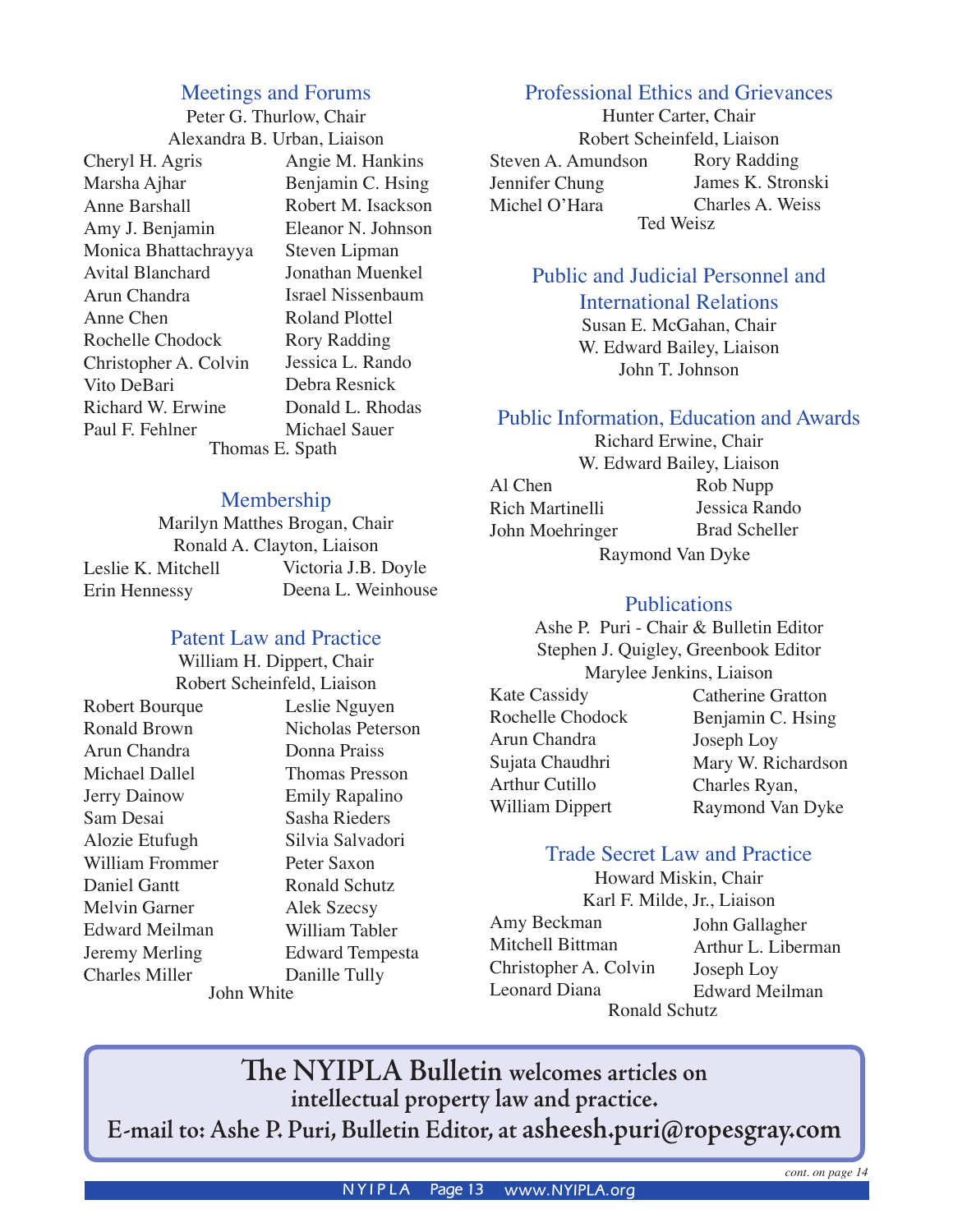#### Trademark Law and Practice

Ursula B. Day Stephen Feingold Michelle Graham William Guild Kathleen E. McCarthy, Chair Vincent Palladino, Liaison Bruce Baber John Bergin Robert Cameron Sujata Chaudhri

> When you need local counsel in Delaware

FINGER & SLANINA, LLC ATTORNEYS AT LAW David L. Finger One Commerce Center 1201 Orange Street, Suite 725 Wilmington, DE 19801-1155 (302) 884-6766 • dfinger@delawgroup.com www.delawgroup.com

### Young Lawyers Committee

Alozie Etufugh, Chair Dale Carlson, Liaison

Matthew Abbott Bridgette Ahn Amy Beckman Kara Bonitatibus Brian Buck Heather Chase Jennifer Chung Sam Desai Joseph Farco Harris Gao Steven B. Gauthier Catherine Gratton Alison Hanstead Eric Henshaw

Duane Johnson Gloria Jung David Lindenbaum Benu Mehra Ryan Micallef Leslie Nguyen Jessica L. Rando Emily Rapalino Sasha Rieders Brad Scheller Michelle Shender James Signor Gregory Spektor Adam R. Steinert

Edward Tempesta

<sup>1</sup> Committee Membership as of September 21, 2006

# **NYIPLA/USPTO participate in the first-ever webinar on the PTO's new electronic filing system**

The NYIPLA participated in its first ever joint NYIPLA/USPTO webinar on July 26, 2006. The topic of the webinar was the PTO's new web-based electronic filing system (EFS-Web) and was hosted by Brian Koma from the PTO's EFS-Web Outreach Team, with presentations by Charles Welch and Nicholas Rouvas, also from the PTO's EFS-Web Outreach Team. Peter Thurlow, Chairperson of the Meetings and Forums Committee for the NYIPLA, was also a panelist and joined in the discussion.

EFS-Web provides applicants the capability to file patent applications online using only a web-connection and PDF files. The presentation included an introduction to EFS-Web; an overview

of EFS-Web and its benefits; a live demonstration; and a live Q&A session. The PTO expects that 15-20% of all submissions to the PTO by the end of this year will be done through EFS-Web, much more than the 10% they initially expected. For now, applicants are not required to use EFS-Web, but the likely trend as EFS-Web is fully implemented is to require that EFS-Web be used for all submissions to the PTO. For example, in the PTO's recent rule package, "Changes to Practice for Petitions in Patent Applications To Make Special and for Accelerated Examination" (See FR, Vol. 71, No. 122, pgs. 36323-36327), which takes effect on August 25, 2006, the application, petition, required fees and related follow-on submissions must be filed electronically using EFS-Web.

The links to the power point presentation and recorded EFS-Web presentation are provided below.

**The link to the power point presentation: http://websurveyor.com/downloads/services/EFS-WebBriefingForNYIPLA7-26.ppt**

**The link to the recorded EFS-Web presentation on July 26, 2006: http://websurveyor.com/downloads/services/7-26NYIPLATrainingedited.wrf**

**To download the WebEx Player to view this presentation, the user will need to go to the following link: http://support.webex.com/support/downloads.html?\_nfpb=true&\_pageLabel=DownloadsHome**

**N YIPLA** Page 14 www.NYIPLA.org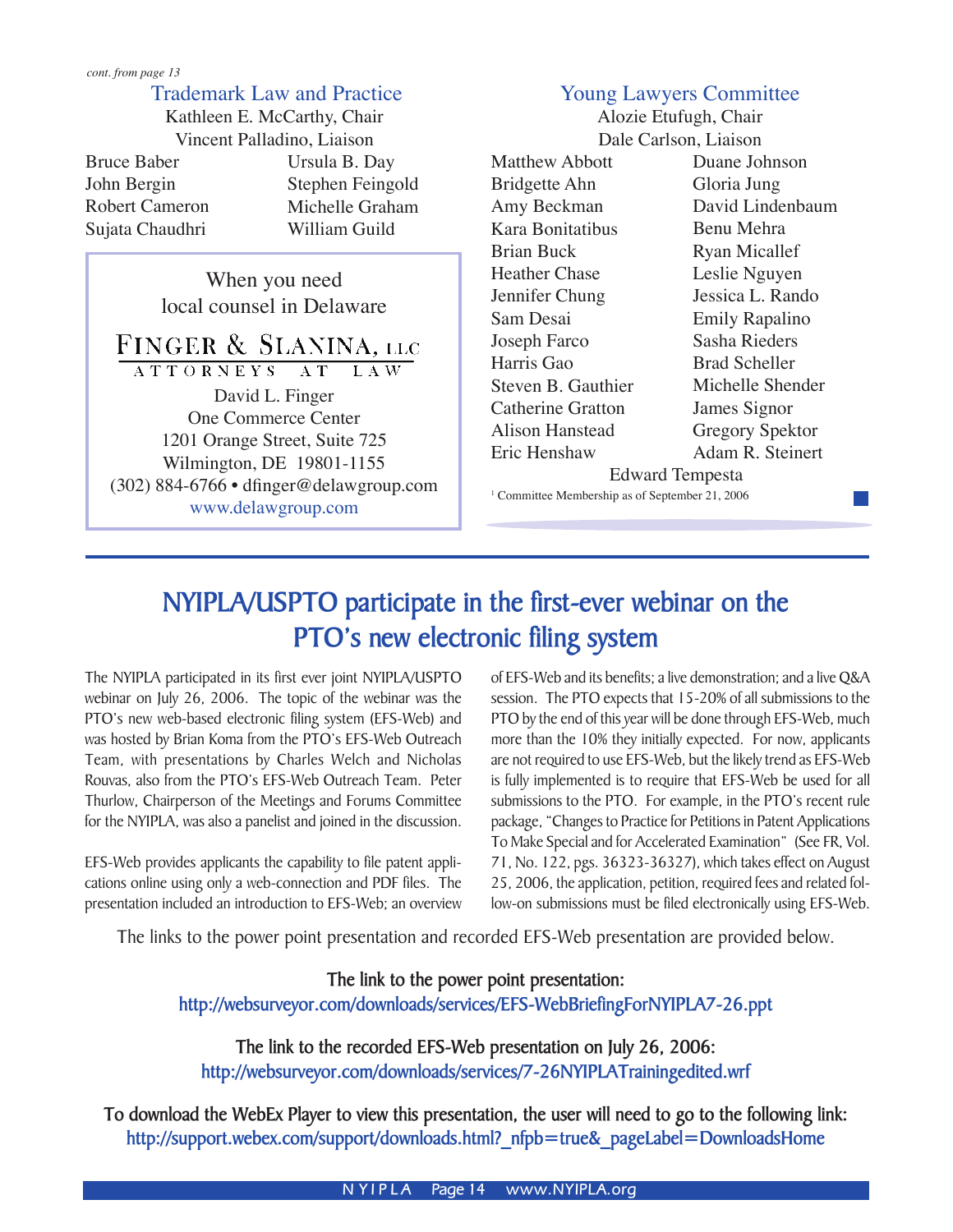

#### Susan McGahan, Esq. at September 20, 2006 CLE Luncheon Program *Topic: U.S. Supreme Court's decision in eBay Inc. v. MercExchange, L.L.C.*

On September 20, 2006, the NYIPLA hosted its monthly CLE Luncheon Program at the Harvard Club in midtown Manhattan. The topic of the meeting concerned the state of obtaining permanent or preliminary injunctive relief in patent actions in light of the U.S. Supreme Court's May 2006 decision in eBay Inc. v. MercExchange, L.L.C., 126 S. Ct. 1837, 78 U.S.P.Q. 2d 1577 (May 15, 2006). The speaker for the meeting was Susan McGahan, Esq., senior attorney in the Intellectual Property Law Group of AT&T, Inc., and former Board Member and Officer of the NYIPLA.

 Ms. McGahan began her presentation by noting the pre-eBay injunction standard: a general rule elicited by the Federal Circuit that, upon a finding of infringement, courts will normally issue permanent injunctions in favor of the patentee absent exceptional circumstances. Under eBay, however, the U.S. Supreme Court rejected this "general rule," and

 • Paice LLC v. Toyota Motor Corp., 2006 WL 2385139 (E.D. Tex. Aug. 16, 2006)

 • Christiana Indus. Inc. v. Empire Electronics Inc., 2:06cv12568 (E.D. Mich. Aug. 4, 2006)

 • TiVo Inc. v. Echostar Communications Corp., 2006 WL 2398681 (E.D. Tex. Aug. 17, 2006)

 • Canon Inc. v. GCC Int'l Ltd., 2006 WL 2516568 (S.D.N.Y. Aug. 29, 2006)

 • Sanofi-Synthelabo v. Apotex, 2006 WL 2516486 (S.D.N.Y. Aug. 31, 2006)

 • Voda v. Cordis, 2006 WL 2570614 (W.D. Okla. Sept. 5, 2006)

An analysis of the cases above reveals several trends. First, most courts post-eBay have denied requests for permanent injunctions when the patentee in question never used or licensed the patent in the past, or sold a competing product. Here, courts reason that, under the four-part test, there would be no irreparable harm by not granting a permanent in-

stated that, like other nonpatent cases, a patentee seeking a permanent injunction must meet the traditional four-part test. Specifically, the patentee must show: (1) that it has suffered irreparable harm; (2) that remedies available at law (e.g. damages) are inadequate; (3) that the balance of hardships weigh in favor of the patentee; and



(4) that the public interest Left to Right: Peter Thurlow, Esq., Susan McGahan, Esq., Jonathan Muenkel, Esq. exclusion order from the

would not be disserved by a permanent injunction.

 Since there has been much speculation on how the eBay decision will impact a patentee's ability to obtain permanent or preliminary injunction, Ms. McGahan discussed how the Federal Circuit and District Courts have been dealing with requests for injunctions – both permanent and preliminary – since eBay. Immediately below is a list of those cases discussed:

#### Federal Circuit Cases

• Abbott Labs. v. Andrx Pharms., 452 F.2d 1331 (Fed. Cir. Jun. 22, 2006)

 • Int'l Rectifier Corp. v. IXYS Corp., 2006 U.S. App. LEXIS 18693 (Fed. Cir. Jul. 14, 2006) (unpub.)

 • Monsanto v. Scruggs, 2006 U.S. Dist. LEXIS 20914 (Fed. Cir. Aug. 16, 2006)

#### District Court Cases

 • Z4 Technologies Inc. v. Microsoft Corp., 434 F. Supp. 2d 437 (E.D. Tex. Jun. 14, 2006)

 • Finisar Corp. v. The DirectTV Group Inc., 1:05cv264 (E.D. Tex. Jul. 7, 2006)

junction, nor would damages relief be inadequate under these circumstances. Second, the majority of courts concur that the eBay decision relates to permanent injunctions only, and not preliminary injunctive relief.

 As an alternative to obtaining injunctive relief, Ms. McGahan addressed the idea of obtaining an

International Trade Commission under §337 of the Tariff Act. Here, there is no need for a patentee to show they meet the traditional four-part test. Rather, the ITC will issue an exclusion order, absent extraordinary circumstances, provided the following three conditions are met: (1) the complaining party has a valid U.S. patent; (2) the complaining party is using the patent in the U.S.; and (3) the complaining party's patent is infringed by an imported product. As to the third condition, it is important to note that the ITC cannot protect a patentee whose patent is being infringed solely by actions within the U.S. This condition is met, however, where the alleged infringing product is manufactured outside the U.S., even if it is designed, marketed and sold exclusively within the U.S.

 So while the cases mentioned above may shed some light on the impact of eBay in obtaining injunctive relief in patent actions, it is likely to take further court action – specifically from the Federal Circuit – to predict with confidence where a patentee stands on this issue.